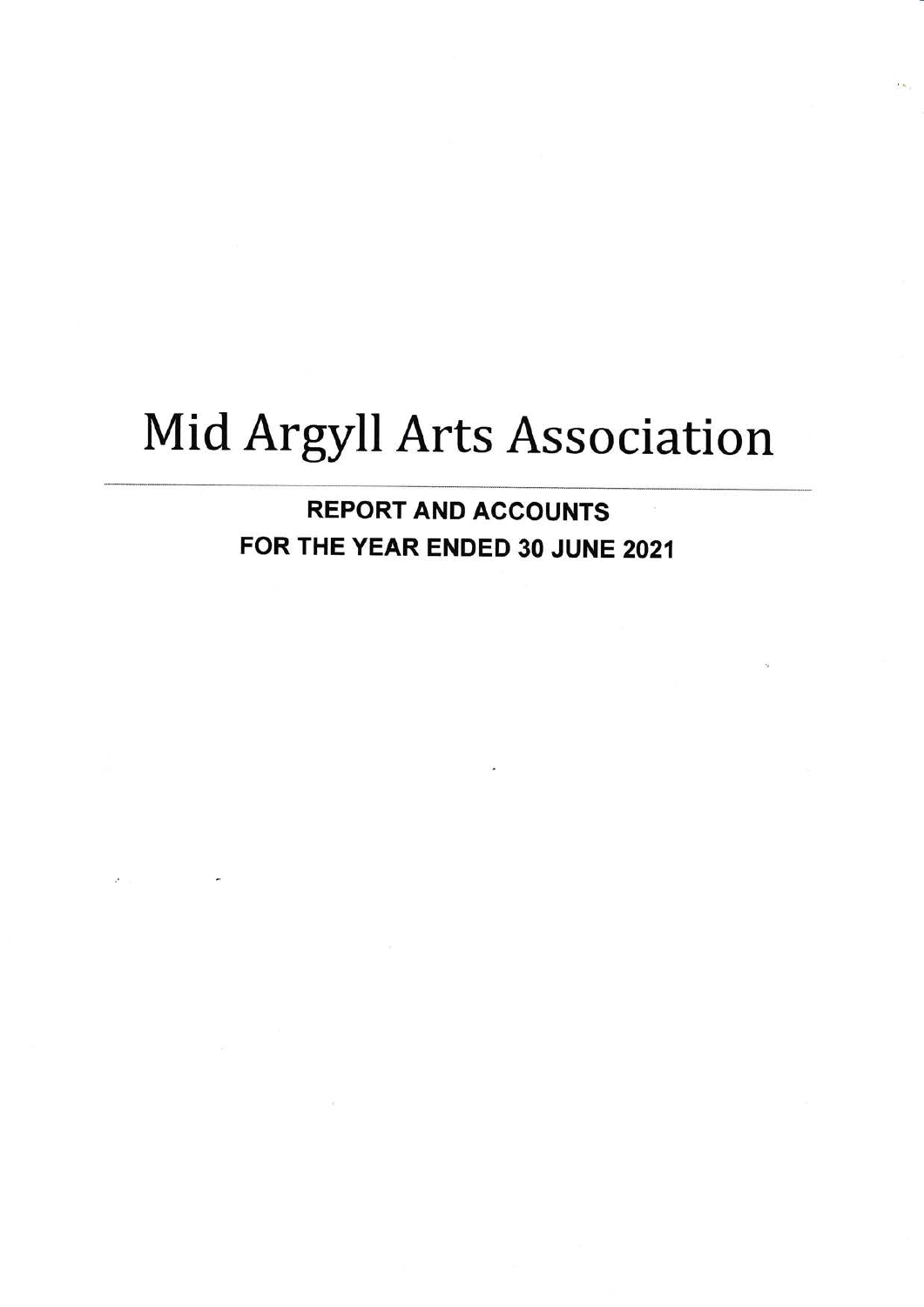### MID ARGYLL ARTS ASSOGIATION

Report of the Management Committee For the year ended 30 June 2021

The Management Committee presents this report along with the financial statements of the Association for the year ended 30 June 2021.

The financial statements have been prepared in accordance with the accounting policies set out on Page 6 and comply with the Association's constitution and applicable law.

#### Constitution and Objects

Mid Argyll Arts Association (MAAA) was formed under a constitution dated 23 June 1983 and is a registered charity.

working within the area of Mid Argyll, the objects of the Association are:

- e to foster and promote the understanding and appreciation of the arts
- to increase the accessibility of the arts to the public
- o to assist in the presentation and practice of the arts, including music, dance, drama and the spoken word.

These objectives are achieved mainly through a comprehensive programme of concerts showcasing professional musicians from the UK and beyond and, when the opportunity arises, by organising dance and drama events.

#### **Organisation**

The members of the Management Committee, holding office as shown, who have served during the accounting period and since then are set out on Page 7. Committee members are appointed at the Annual General Meeting and meet six times a year, or more as required, to monitor, evaluate and control the operation of the Association. Committee members receive no remuneration.

#### Financial review

The Association receives its funding from Friends' contributions, from ticket sales for concerts, plays, dance performances, etc., and from concert season tickets.

ln common with most Scottish Music Clubs, MAAA also receives each year a grant from Chamber Music Scotland (CMS) for our winter series of concerts. Our funding for this year is at the reduced level of £1,150, helping to cover reduced costs in this year when Covid-19 has caused us to cancel concerts and make a contribution to performers of half the agreed fee. A local benefactor contributed the remaining amount needed to bring us close to breaking even, and many large and small donations over the remainder of the year have allowed us to build a fund to prepare us well for the future, whether to cover unexpected costs or to allow us to plan more concerts.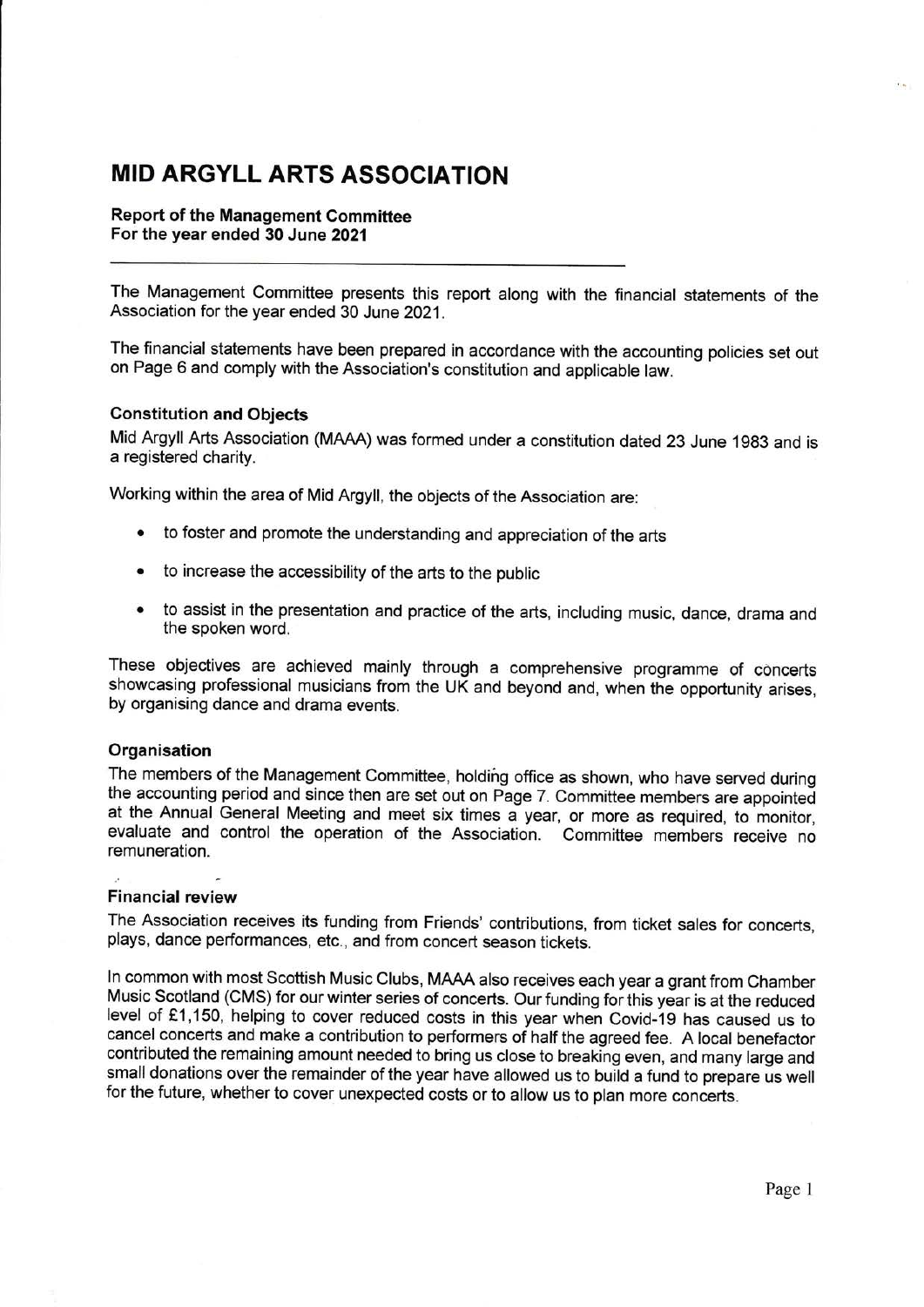#### lnvestment policy

Under the constitution, MAAA officers have the power to make any investment which the Committee considers appropriate.

#### Reserves policy

It is the policy of the Association that the year's programme of events should be self-financing as far as possible, and reserves have been accumulated over recent years.

#### Risk Management

The Management Committee has assessed the major risks to which the charity is exposed, in particular to the operations and finances of the charity, and is satisfied that systems are in place, including insurance, to mitigate exposure to any major risk.

#### Management Gommittee

Law applicable to charities requires a management committee to prepare financial statements for each financial year, which give a true and fair account of the charity's financial activities during the year, and of its financial position at the end of the year.

In preparing these financial statements, the trustees are required to select suitable accounting policies and then apply them consistently and prudently. The financial statements have been prepared on a receipts and paymen

The Management Committee is responsible for keeping proper accounting records which disclose with reasonable accuracy at any time the financial position of the charity. They are also responsible for safeguarding the assets of the charity and hence for taking reasonable steps for the prevention and detection of fraud and any other irregularity.

Anne Beckitt (Chair)  $\int$  Mne Beckitt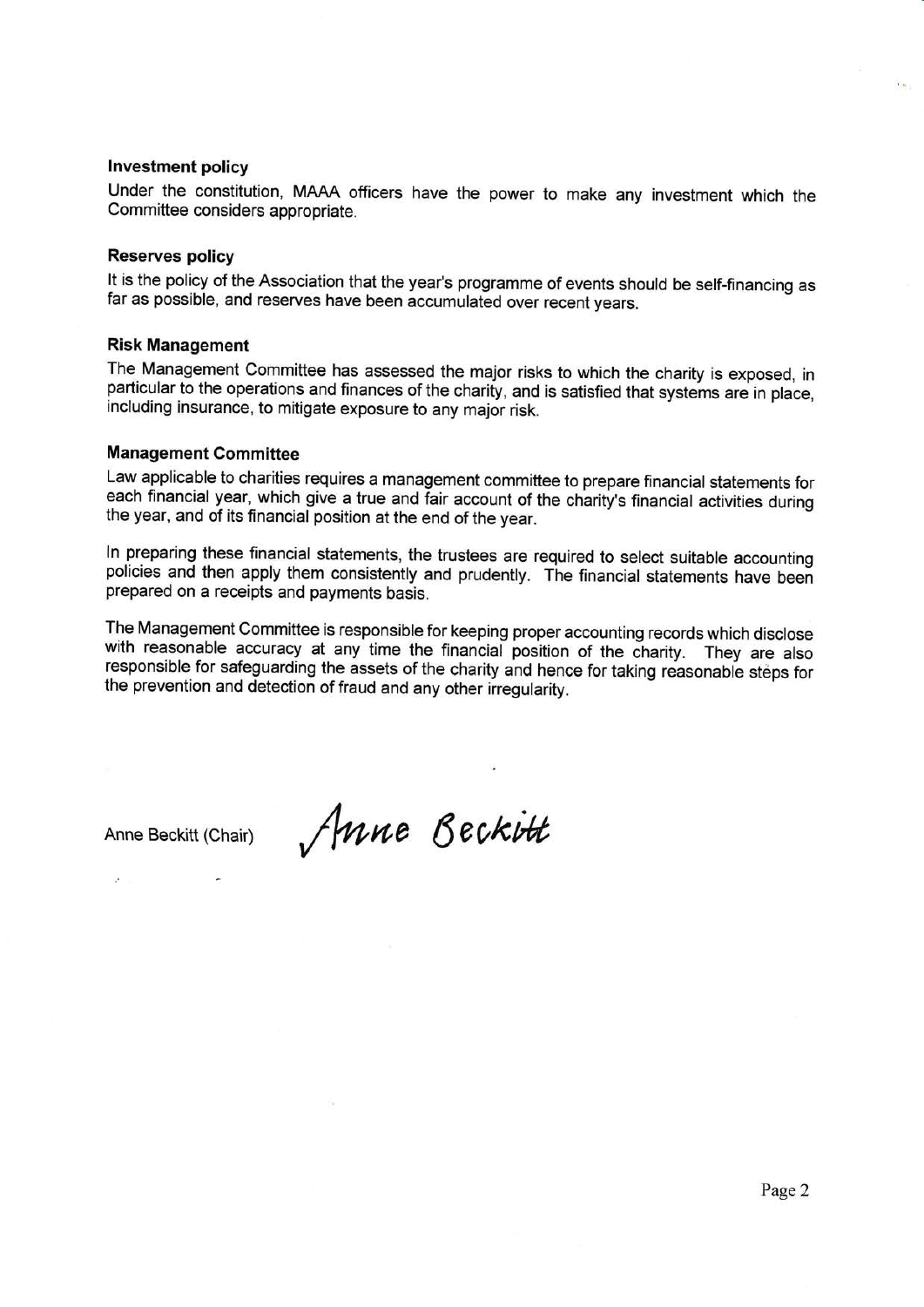#### Independent Examiner's Report to the Trustees of Mid Argyll Arts Association

I report on the accounts of the charity for the year ended 30 June 2021 which are set out on the following pages.

#### Respective responsibilities of trustees and examiner

The charity's trustees are responsible for the preparation of the accounts in accordance with the terms of the Charities and Trustee Investment (Scotland) Act 2005 and the Charities Accounts (Scotland) Regulations 2006 (as amended). The charity trustees consider that the audit requirement of Regulation 10(1) (d) of the 2006 Accounts Regulations does not apply. It is my responsibility to examine the accounts as required under section  $44(1)$  (c) of the Act and to state whether particular matters have come to my attention.

#### Basis of independent examiner's statement

My examination is carried out in accordance with Regulation 11 of the 2006 Accounts Regulations. An examination includes a review of the accounting records kept by the charity and a comparison of the accounts presented with those records. It also includes consideration of any unusual items or disclosures in the accounts, and seeks explanations from the trustees concerning any such matters. The procedures undertaken do not provide all the evidence that would be required in an audit, and consequently I do not express an audit opinion on the view given by the accounts.

#### COVID-19

Due to the ongoing COVID-19 pandemic and Scottish Government guidance the examination has been carried out on a mainly remote basis, with limited face to face access to trustees. A number of emails have been sent/received and one face to face short meeting have been held between myself and the Treasurer.

#### lndependent Exarniner's Statement

In the course of my examination, no matter has come to my attention

- 1) which would give me reasonable cause to believe that in any material respect the following requirements have not been met
	- a) to keep accounting records in accordance with the Act and the Accounts Regulations, and
	- b) to prepare accounts which accord with the accounting records and comply with the Accounts **Regulations**

or

2) to which, in my opinion, attention should be drawn in order to enable a proper understanding of the accounts to be reached

grav

Susanne Hawkby-Whitwell **Example 2021** Date: 09 November 2021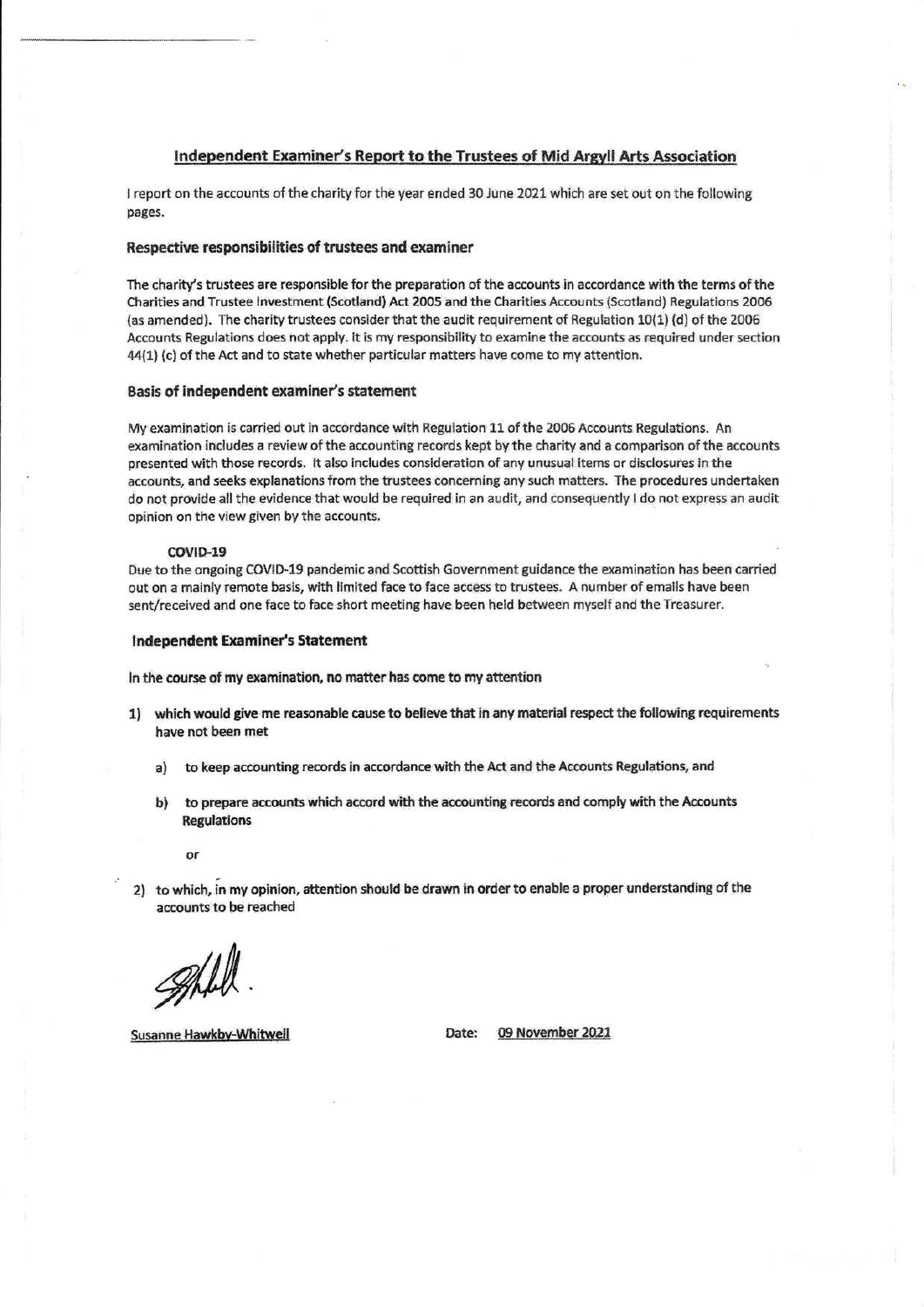## Mid Argyll Arts Association

Receipts and Payments Account

 $\mathcal{L}_{\mathcal{D}}$ 

for the year ended 30 June 2O2L 202L 2020

### **RECEIPTS**

| <b>Tickets</b>                             |                |       |                |        |
|--------------------------------------------|----------------|-------|----------------|--------|
| Season tickets                             |                |       | 1,950          |        |
| Single attendance                          |                |       | 2,351          |        |
|                                            |                |       |                | 4,301  |
| Friends' contribution                      |                | 1,395 |                | 1,425  |
| Donations                                  |                | 3,792 |                | 1,885  |
| Funding for current year                   |                |       |                |        |
| <b>Chamber Music Scotland (CMS)</b>        | 1,150          |       |                | 2,300  |
| Funding for future                         |                |       |                |        |
| <b>CMS Transition Fund</b>                 | 1,820          |       |                |        |
| Tasgadh                                    | 450            |       |                |        |
|                                            |                | 3,420 |                |        |
| Other                                      |                |       |                | 333    |
| <b>TOTAL RECEIPTS</b>                      |                | 8,607 |                | 10,244 |
| <b>PAYMENTS</b>                            |                |       |                |        |
| Pertormances                               |                |       |                |        |
| Performer fees (2021 - cancellations)      | 2,492          |       |                |        |
| <b>Accommodation &amp; meals</b>           |                |       | 5,150<br>1,640 |        |
| Travel                                     |                |       | 373            |        |
|                                            |                | 2,492 |                | 7,163  |
| Venue costs                                |                |       |                |        |
| Hall hire                                  |                |       | 1,028          |        |
| Piano tuning                               |                |       | 185            |        |
| Insurance                                  | 95             |       | 95             |        |
| Other                                      |                |       | 22             |        |
| Marketing                                  |                | 95    |                | 1,330  |
| Posters/flyers                             |                |       | 90             |        |
| Programme (design, printing)               |                |       | 66             |        |
| <b>Press advertising</b>                   |                |       | 120            |        |
| Other                                      | 50             |       | 50             |        |
| Administration                             |                | 50    |                | 326    |
| Postage, phone, stationery                 | 78             |       | 12             |        |
| Website                                    | 75             |       | 710            |        |
| Subscriptions                              | 140            |       | 389            |        |
| Other                                      | $\overline{a}$ |       | 86             |        |
| Other                                      |                | 293   |                | 1,197  |
| Workshops, etc                             |                |       |                |        |
|                                            |                |       | 100            |        |
| Performing rights<br><b>EMS</b> conference |                |       |                |        |
|                                            |                |       |                | 100    |
|                                            |                |       |                |        |
| <b>TOTAL PAYMENTS</b>                      |                | 2,930 |                | 10,116 |
| <b>NET SURPLUS FOR YEAR</b>                |                | 5,677 |                | 128    |
|                                            |                |       |                |        |

Page 4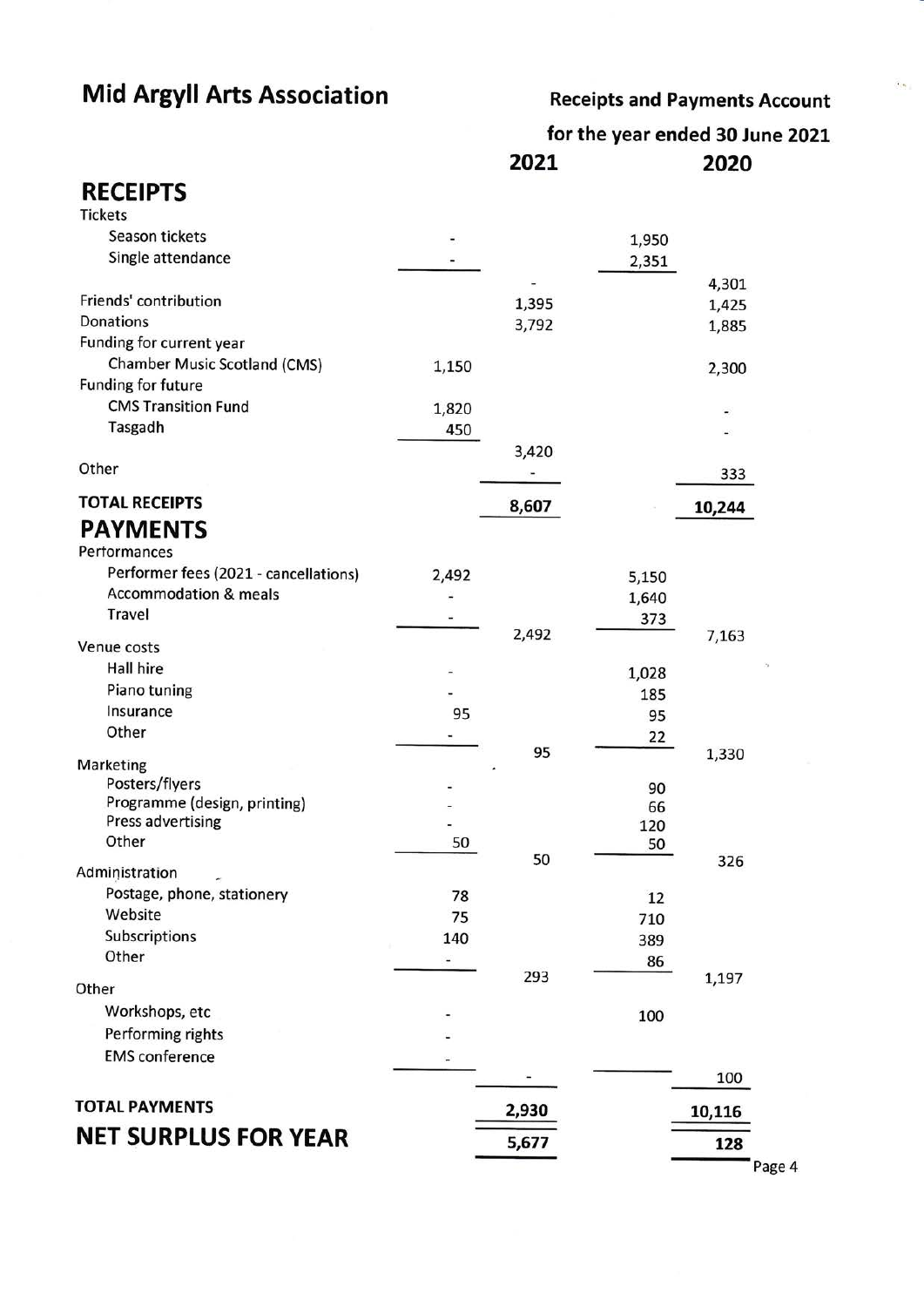### Mid Argyll Arts Association

### Balance sheet

for the year ended 30 June 2OZl

|                                   | 2021   |          | 2020                     |
|-----------------------------------|--------|----------|--------------------------|
| <b>Opening funds</b>              |        |          |                          |
| Charity deposit account           | 6,792  |          | 6,792                    |
| <b>Current account</b>            | 5,973  |          | 5,902                    |
| Cash in hand                      | 57     |          | $\overline{\phantom{a}}$ |
|                                   | 12,822 |          | 12,694                   |
| <b>Less Creditors</b>             | 70     |          | 70                       |
|                                   | 12,752 |          | 12,624                   |
| Funds movement in year            |        |          |                          |
| <b>Unrestricted funds</b>         |        |          |                          |
| Winter Series - Surplus/(deficit) | (385)  | 842      |                          |
| Donations                         | 3,792  | 664      |                          |
| Other activities                  |        | (1, 378) |                          |
| <b>Restricted funds</b>           |        |          |                          |
| <b>Grants for future events</b>   | 2,270  |          |                          |
|                                   | 5,677  |          | 128                      |
| <b>Closing funds</b>              | 18,429 |          | 12,752                   |
| <b>Represented by:</b>            |        |          |                          |
| Charity deposit account           | 6,792  |          | 6,792                    |
| Current account                   | 11,707 |          | 5,973                    |
| Cash in hand                      |        |          | 57                       |
|                                   | 18,499 |          | 12,822                   |
| <b>Less Creditors</b>             | 70     |          | 70                       |
|                                   | 18,429 |          | 12,752                   |

Approved by the committee and signed on its behalf by:

 $m$ H Jacobsa {I

 $\overline{\phantom{a}}$ 

 $\mathcal{D}^{\pm}$  and  $\mathcal{D}^{\pm}$  .

11 Oct 2021

Secretary  $\begin{vmatrix} 0 & 0 \\ 0 & -\lambda \end{vmatrix}$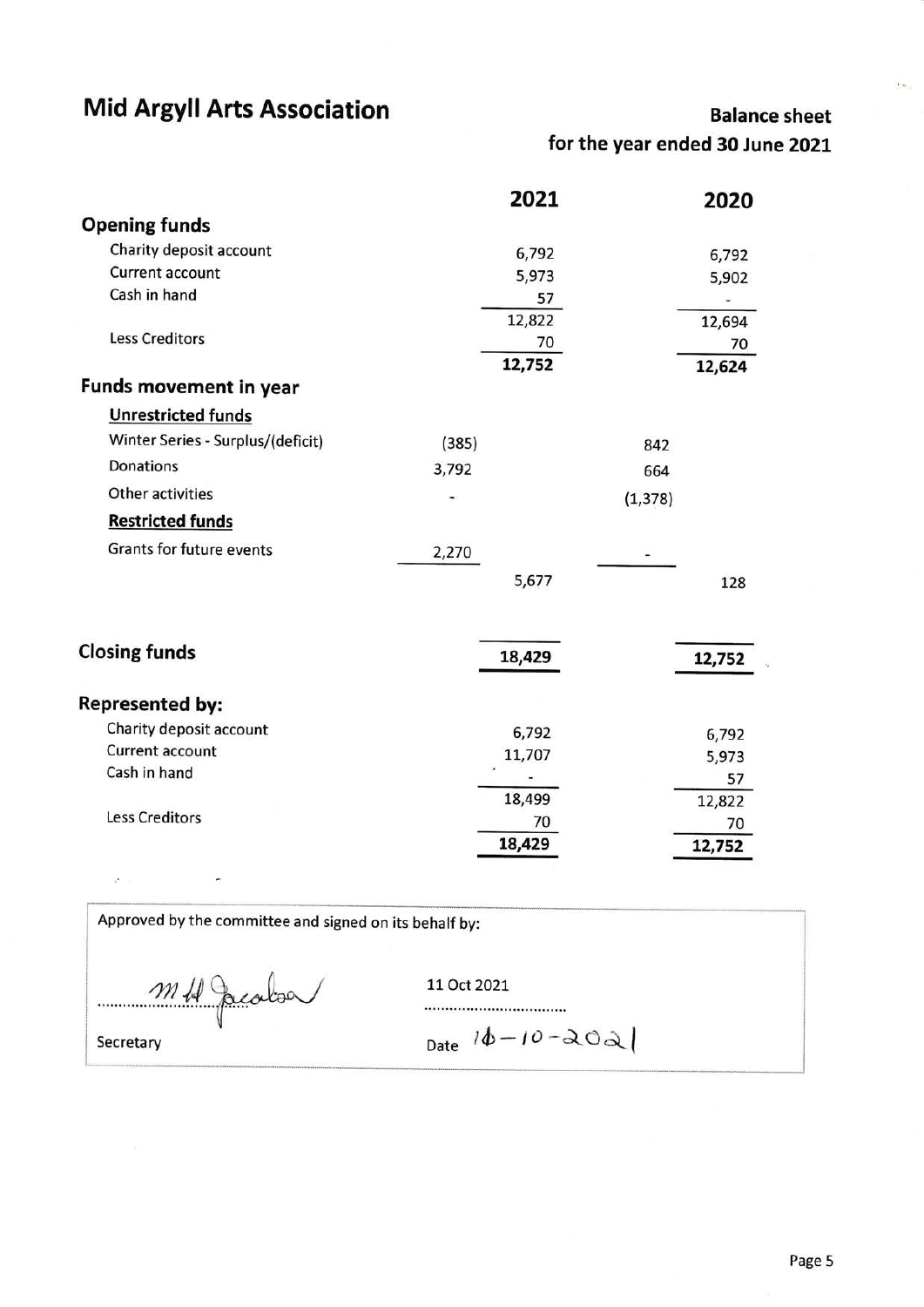# MID ARGYLL ARTS ASSOCIATION

#### Notes to the financial statements For the year ended 30 June 2021

#### Accounting Policies

- **Basis of Accounting** The financial statements have been prepared on a receipts and payment basis.
- o Resources Expended Expenditure is included on a payment basis and relates to the charitable activity as described elsewhere in this report
- Income and Grants Donations represent amounts received in the year. Grants received are credited to the statement of financial activities in the year in which they are received.

#### Funds note

|                            | 2021    | 2020    |
|----------------------------|---------|---------|
| <b>Restricted</b>          |         |         |
| <b>CMS Transition Fund</b> | £1,820  |         |
| Tasgadh                    | £450    |         |
| Total                      | £2,270  |         |
| <b>Unrestricted</b>        | £16,159 | £12,752 |
| <b>Total funds</b>         | £18,429 | £12,752 |